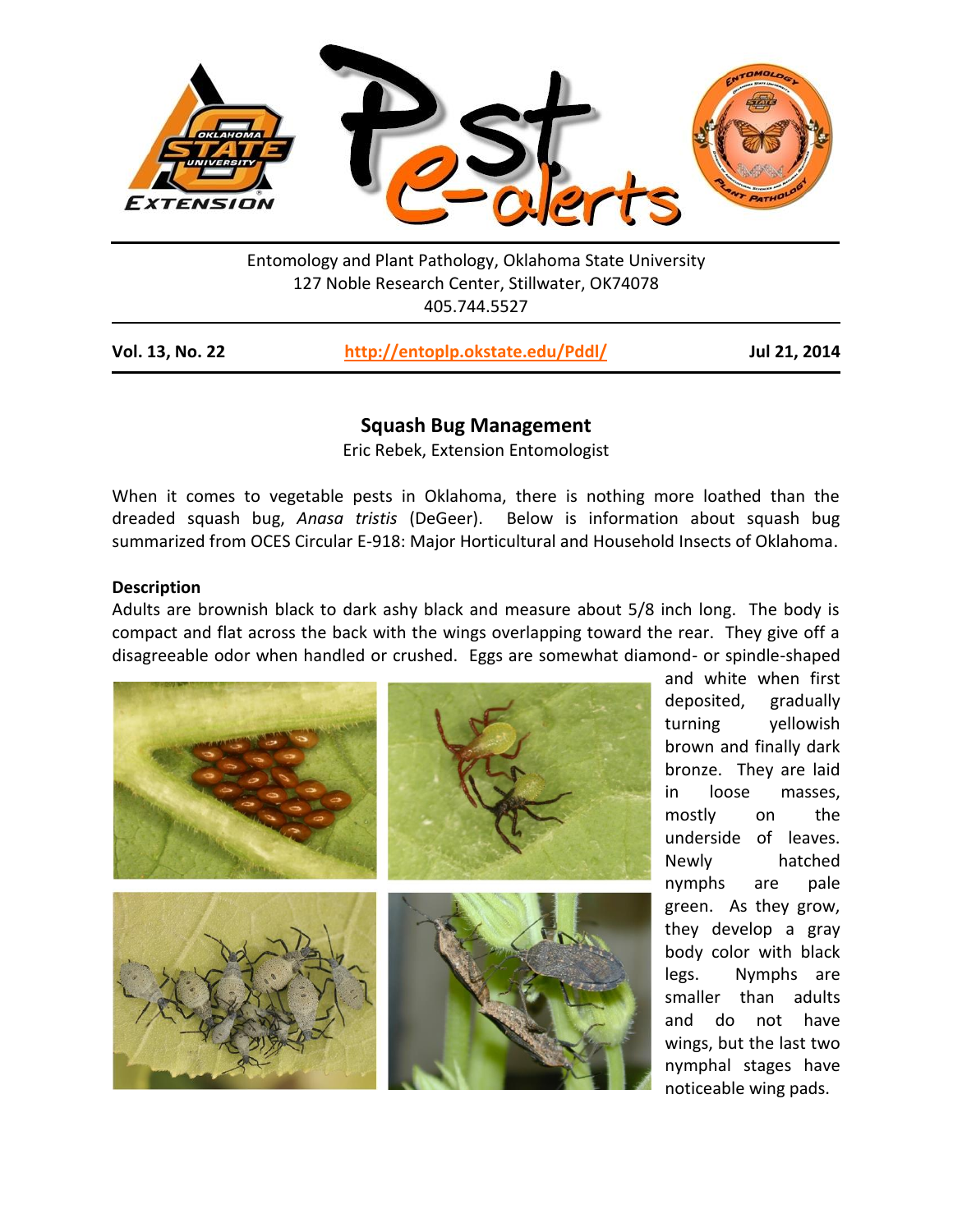# **Life Cycle**

Squash bugs overwinter as unmated adults under plant debris or other suitable shelter. They emerge in April or May, search for suitable hosts, and mate. Eggs are laid over a period of several weeks, often in the angles formed by leaf veins, and hatch one to two weeks later. Five nymphal stages grow for four to six weeks before new adults are produced. There are three or four generations per year, but due to the extended egg-laying period all stages are present for most of the season. Nymphs present in late fall are killed by freezing temperatures and adults seek overwintering sites.

# **Hosts**

All cucurbit vine crops are subject to squash bug infestation. The bugs prefer squash, pumpkin, watermelon, cantaloupe, and cucumber, in that order. Hubbard, winter, and marrow squash are often heavily infested.

# **Damage**

Both nymphs and adults feed by sucking juices from plants. The overwintered adults can cause extensive damage as they appear just after plants have emerged. Feeding can greatly stress and even kill young seedlings. Once the plants attain greater size they can withstand a moderate number of squash bugs. Nymphs tend to feed in clusters at first but will disperse as they become older. All stages prefer the leaves but will feed on all above-ground plant parts. They may congregate and feed on unripened fruits, especially late in the season. Squash bugs can increase in abundance quite rapidly and can cause plants to wilt due to feeding in large numbers. When combined with hot, dry weather, feeding stress on plants is greatly increased. However, squash bugs will not kill plants "overnight." If plants wilt and die overnight, one should suspect another causal agent, such as bacterial wilt.

# **Inspection and Control**

Good cultural practices help prevent serious squash bug damage. Proper fertilization of vines produces a vigorous crop that is better able to withstand insect attack. Squash varieties such as Butternut, Royal Acorn, and Sweet Cheese are less susceptible to infestation than pumpkin or summer squash. Removal and destruction of crop debris after harvest eliminates some of the insects, their late-season hosts, and some potential overwintering sites. In small gardens, adult bugs and leaves with egg masses can be handpicked and destroyed. The bugs can also be trapped by placing small boards near the host vines. Squash bugs gather under the boards at night and can be collected and destroyed the next morning.

Seedlings should be inspected regularly and treatment applied as soon as adult squash bugs enter the field in spring. If these first insects can be controlled, the late-season population can be greatly reduced due to the presence of fewer eggs. Once plants are established, they should be inspected frequently to detect adult bugs and eggs. Adults spend most of their time within the plant canopy around the stems or on the underside of leaves. They often seek shelter under leaves in contact with the ground. Eggs also are found mostly on the underside of leaves. The key to control is to prevent development of large populations, so chemical treatments should be applied to kill the maximum number of small nymphs.